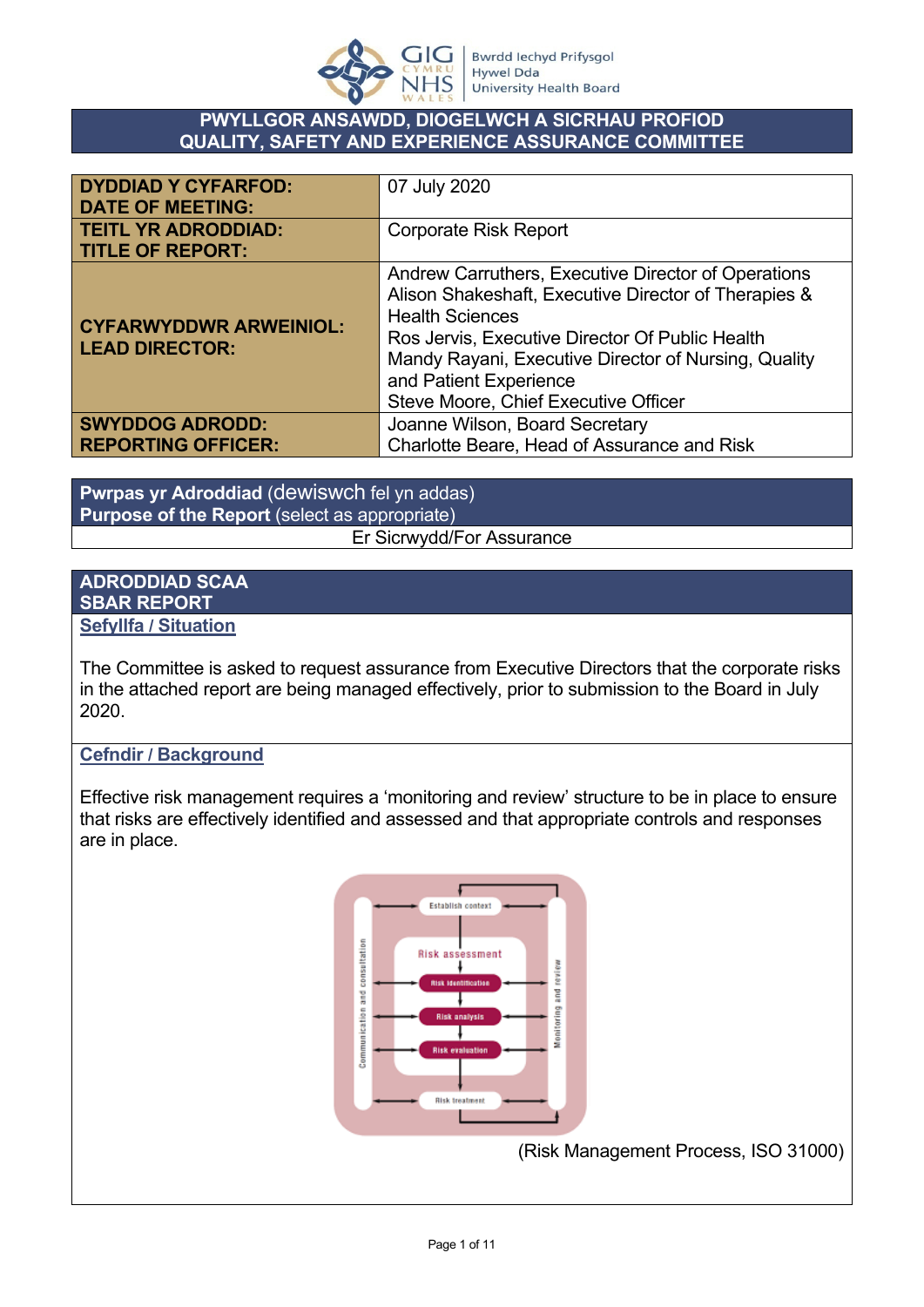The Board's Committees are responsible for the monitoring and scrutiny of corporate level risks within their remit. They are responsible for:

- Seeking assurance on the management of principal risks on the Board Assurance Framework (BAF)/Corporate Risk Register (CRR) and providing assurance to the Board that risks are being managed effectively and report areas of significant concern, for example, where risk appetite is exceeded, lack of action, etc.
- Reviewing principal and operational risks over tolerance and where appropriate recommend the 'acceptance' of risks that cannot be brought within HDdUHB's risk appetite/tolerance to the Board.
- Provide annual reports to Audit & Risk Assurance Committee (ARAC) on the effectiveness of the risk management process and management of risks within its remit.
- Identity through discussions any new/emerging risks & ensure these are assessed by management.
- Signpost any risks outside of its remit to the appropriate UHB Committee.
- Use risk registers to inform meeting agendas.

These risks have been identified by individual Directors via a top down and bottom up approach and are either:

- Associated with the delivery of the Health Board objectives; or
- Significant operational risks escalated that are of significant concern and need corporate oversight and management.

Each risk on the CRR has been mapped to a Board level Committee to ensure that risks on the CRR are being managed appropriately, taking into account the gaps, planned actions and agreed tolerances, and to provide assurance to the Board through their update report on the management of these risks.

The Board has delegated a proportion of its role of scrutiny of assurances to its Committees to make the most appropriate and efficient use of expertise. Therefore, Committees should also ensure that assurance reports relevant to the principal risks are received and scrutinised, and an assessment made as to the level of assurance it provides, taking into account the validity and reliability i.e. source, timeliness, methodology behind its generation and its compatibility with other assurances. This will enable the Board to place greater reliance on assurances, if they are confident that they have been robustly scrutinised by one of its Committees; and provide them with greater confidence about the likely achievement of strategic objectives, as well as providing a sound basis for decision-making. It is the role of Committees to challenge where assurances in respect of any component are missing or inadequate. Any gaps should be escalated to the Board.

The Board and Committee cycle has been amended in response to COVID-19, and it was agreed at the Board on 16<sup>th</sup> April 2020 that the CRR is reviewed and agreed by Executive Directors on a monthly basis prior to Board, with the Quality, Safety and Experience Assurance Committee (QSEAC) retaining scrutiny role of risks aligned to the safety and quality of services. A new COVID-19 theme has been added to Datix which can be selected for existing and new risks as appropriate.

The process for risk reporting and monitoring within the UHB is outlined at Appendix 1.

# **Asesiad / Assessment**

The QSEAC Terms of Reference reflect the Committee's role in providing assurance to the Board that principal risks are being managed effectively by the risk owners (Executive Leads).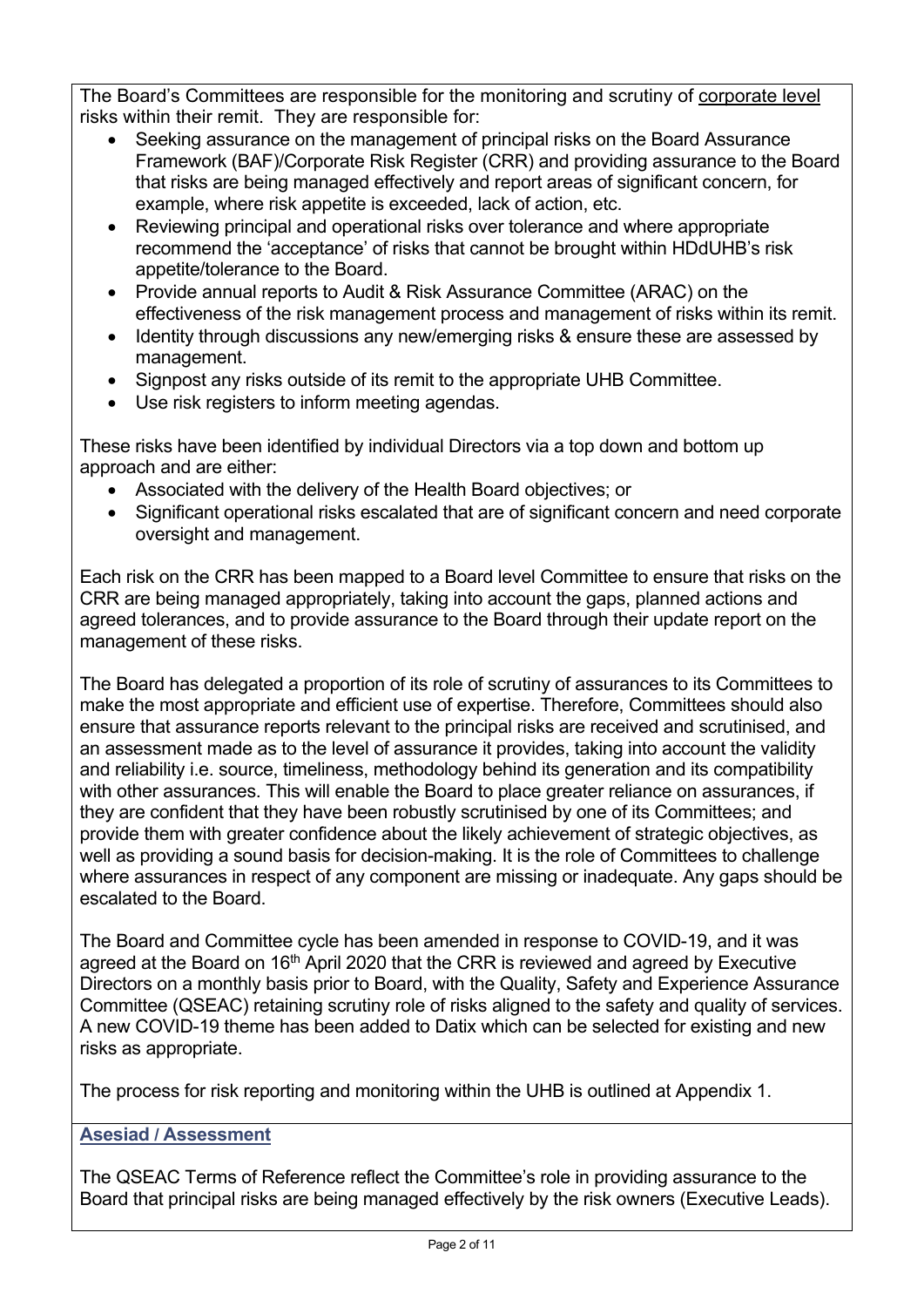The Terms of Reference state that:

5.2 Seek assurance on the management of principal risks within the Board Assurance Framework (BAF) and Corporate Risk Register (CRR) allocated to the Committee and provide assurance to the Board that risks are being managed effectively and report any areas of significant concern e.g. where risk tolerance is exceeded, lack of timely action.

Following the Board in April 2020, Executive Directors were asked to consider their existing corporate risks in light of COVID-19 pandemic. They were asked to:

- Reflect the impact of COVID-19 on existing risks and how this may reduce/increase the level of risk facing the Health Board.
- De-escalate risks that do not reflect the current priorities of the Health Board.
- Assess new and emerging risks relating to the potential impact of COVID-19 planning and management.
- Consider risks from their Directorate risk registers as to whether they should be considered for escalation to CRR.

There are 12 risks currently aligned to QSEAC (out of the 25 that are currently on the CRR) as the potential impacts of the risks relate to the safety of patients, quality of services and patient outcomes. A summary of corporate risks can be found at Appendix 2.

Each of these risks have been entered onto a 'risk on a page' template which includes information relating to the strategic objective, controls, assurances, performance indicators and action plans to address any gaps in controls and assurances. These can be found at Appendix 3.

Changes since the previous QSEAC meeting (June 2020):

The Committee is asked to seek assurance from risk owners (Executive Directors) that each risk is being managed effectively and will be brought within the UHB tolerance.

Below is a summary of changes since the previous report to QSEAC:

| Total number of risks                 | 12 |            |
|---------------------------------------|----|------------|
| New / escalated risks                 |    |            |
| De-escalated/Closed risks             |    |            |
| Increase in risk score 个              |    |            |
| Reduction in risk score $\psi$        |    | See note 1 |
| No change in risk score $\rightarrow$ | 11 | See note 2 |

#### *Note 1 – Increase/Decrease in Current Risk Score*

Since the previous report to QSEAC in June 2020, there have been the following changes to current risk scores.

| <b>Risk Reference &amp; Title</b> | <b>Previous</b><br><b>Risk</b><br><b>Score</b><br>(Dec-19) | <b>Risk</b><br><b>Score</b><br>$May-20$ | <b>Date</b> | <b>Update</b>                   |
|-----------------------------------|------------------------------------------------------------|-----------------------------------------|-------------|---------------------------------|
| Risk 117 - Delays in              | $3x5=15$                                                   | $2x5=10$                                | 08/06/20    | The UHB has previously          |
| transfers to tertiary             |                                                            |                                         |             | experienced delays in           |
| centres for urgent                |                                                            |                                         |             | transferring patients to        |
| cardiac investigations,           |                                                            |                                         |             | Swansea Bay UHB (SBUHB)         |
| treatment and surgery             |                                                            |                                         |             | tertiary service for a range of |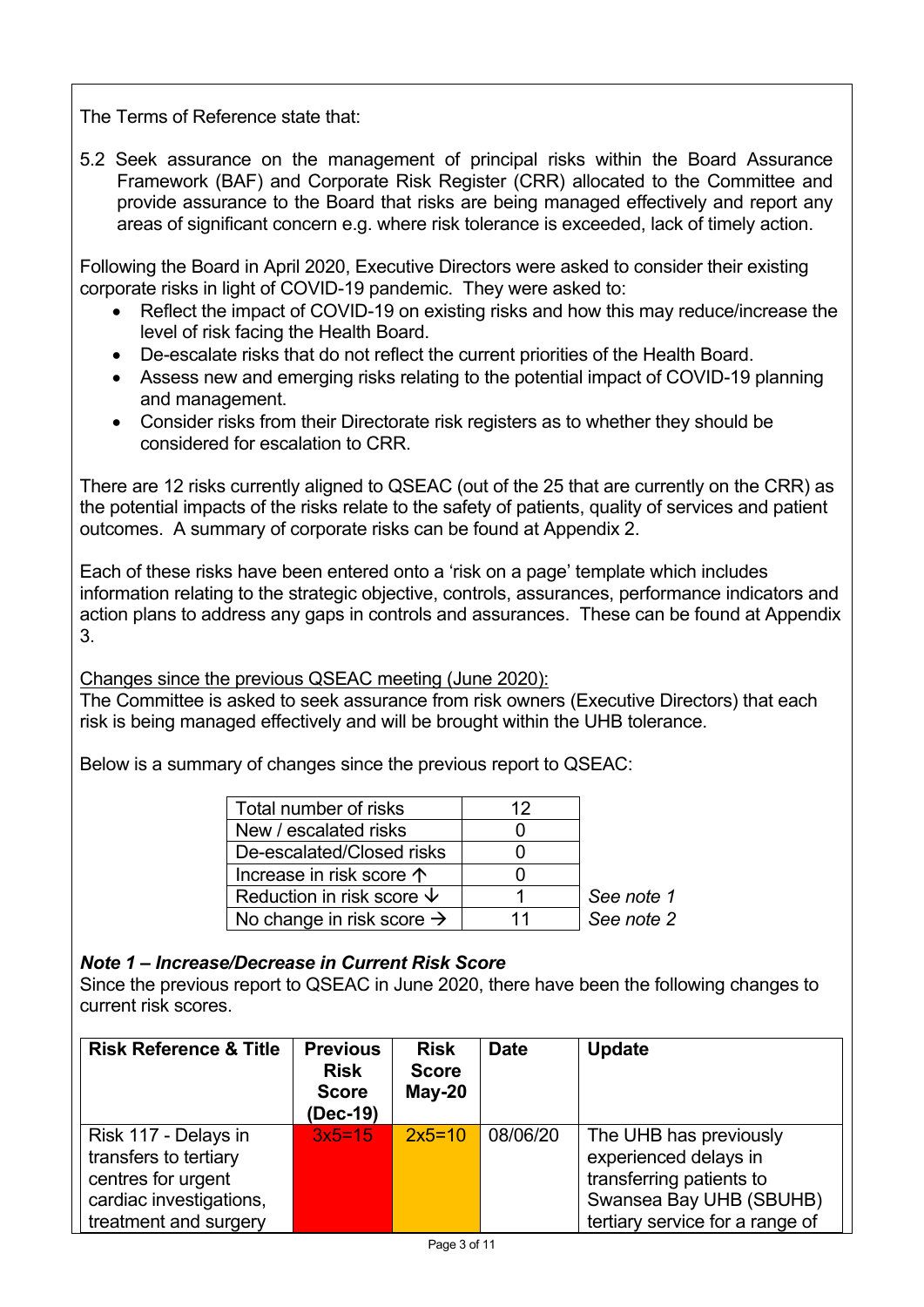|  | cardiac investigations,         |
|--|---------------------------------|
|  | treatments and surgery. The     |
|  |                                 |
|  | historic risk specifically      |
|  | associated with transfer        |
|  | delays for N-STEMI patients     |
|  | (NICE: 'within 72 hours'        |
|  | reduced on development of       |
|  | the NSTEMI Treat and            |
|  | Repatriate service. The risk    |
|  | has been reduced given a        |
|  | reduced level of demand         |
|  | (reduced acute hospital         |
|  | presentation, reduced referrals |
|  | from primary care, reduced      |
|  | cardiology outpatient activity) |
|  | on account of COVID-19. The     |
|  | Cardiology Service has          |
|  | identified 'reduced patient     |
|  | presentation/primary care       |
|  | referral' and 'reduced          |
|  | Cardiology Outpatient activity' |
|  | as two separate risks to        |
|  | manage this change.             |

# *Note 2 - No change in risk score*

| <b>Risk Reference &amp; Title</b>                                                              | <b>Previous</b><br><b>Risk</b><br><b>Score</b><br>(Dec20) | <b>Risk</b><br><b>Score</b><br><b>May-20</b> | Date of<br><b>Review</b> | <b>Update</b>                                                                                                                                                                                                                                                                                                                                                                                                                                                                                              |
|------------------------------------------------------------------------------------------------|-----------------------------------------------------------|----------------------------------------------|--------------------------|------------------------------------------------------------------------------------------------------------------------------------------------------------------------------------------------------------------------------------------------------------------------------------------------------------------------------------------------------------------------------------------------------------------------------------------------------------------------------------------------------------|
| Risk 628 - Fragility of<br>therapy provision<br>across acute and<br>community services         | $4x4=16$                                                  | $4x4=16$                                     | 02/06/20                 | There are significant gaps in<br>the therapy service provision<br>across acute, community and<br>primary care, the reasons for<br>this are described in the cause<br>section of the risk. Impact to<br>service provision by COVID-<br>19 will add an additional<br>challenge to workforce<br>models. Across all therapy<br>services, current demand<br>does not align to current<br>capacity and whilst this is<br>being managed as far as<br>possible by the controls in<br>place, it is not sustainable. |
| Risk 684 - Lack of<br>agreed replacement<br>programme for<br>radiology equipment<br>across UHB | $4x4=16$                                                  | $4x4=16$                                     | 15/05/20                 | Whilst activity has decreased<br>due to COVID-19, scanning of<br>COVID-19 patients requires<br>more time than non-COVID<br>patients, which may become<br>an issue as requests for<br>diagnostics for non-COVID-19                                                                                                                                                                                                                                                                                          |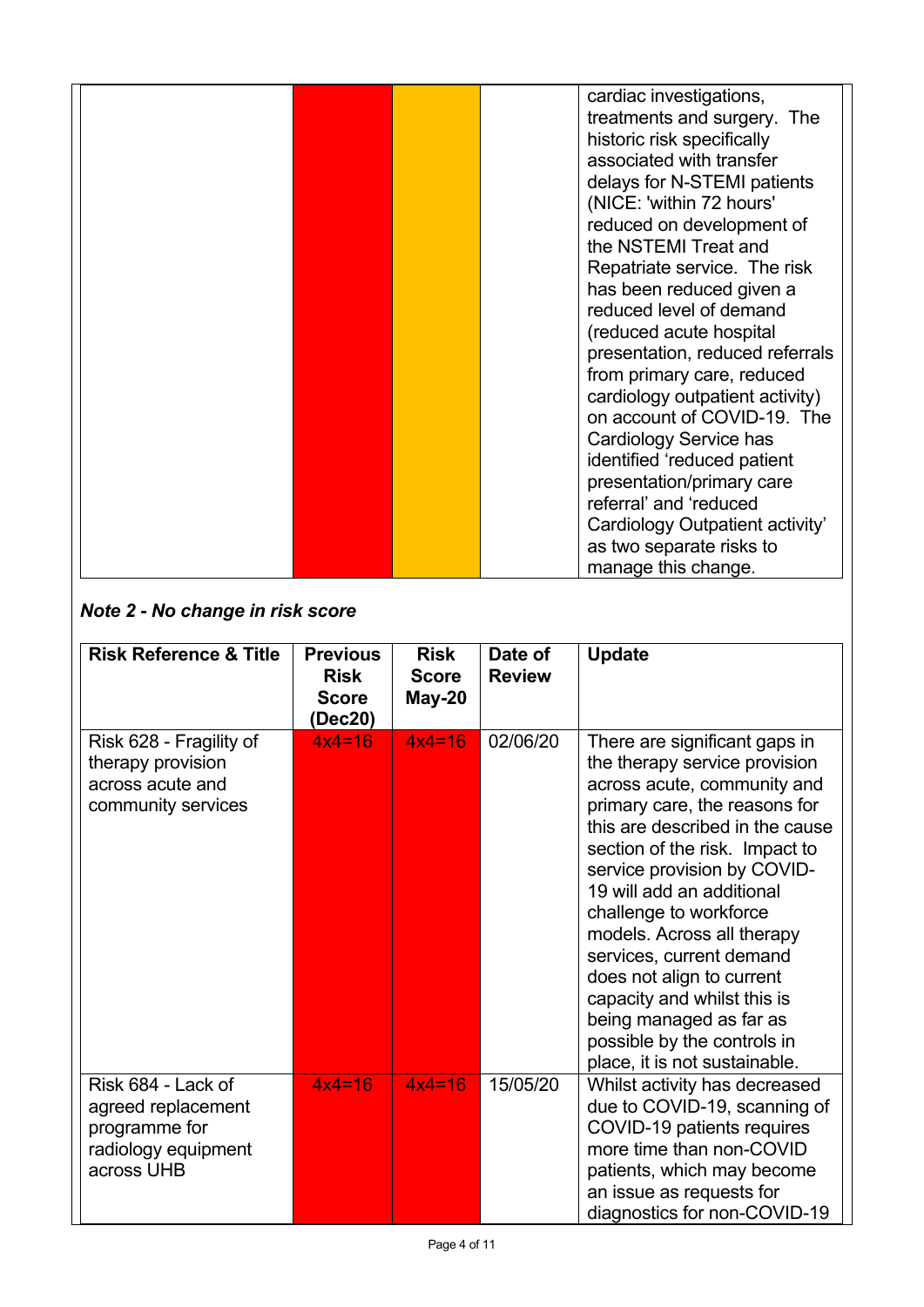| 733 - Failure to meet its<br>statutory duties under<br><b>Additional Learning</b><br><b>Needs and Education</b><br>Tribunal (ALNET) Act | $4x4=16$ | $4x4=16$ | 12/05/20 | patients increase as other<br>services resume.<br>Commissioning of agreed<br>equipment has also been<br>delayed as a result of COVID-<br>19 and this remains<br>dependent external factors.<br>This risk reflects that due to<br>COVID-19, the organisational<br>focus, as well as resources,<br>have moved away from<br>preparing for the                                                                                                                                                                                                                                                                                                                                                                                                                                                                                                                                                                                                                                                                                             |
|-----------------------------------------------------------------------------------------------------------------------------------------|----------|----------|----------|----------------------------------------------------------------------------------------------------------------------------------------------------------------------------------------------------------------------------------------------------------------------------------------------------------------------------------------------------------------------------------------------------------------------------------------------------------------------------------------------------------------------------------------------------------------------------------------------------------------------------------------------------------------------------------------------------------------------------------------------------------------------------------------------------------------------------------------------------------------------------------------------------------------------------------------------------------------------------------------------------------------------------------------|
| (Wales) 2018 by Sept<br>2020<br>810 - Poor quality of                                                                                   | $3x4=12$ | $3x4=12$ | 01/06/20 | implementation of the ALNET<br>Act.<br>This risk was entered on the                                                                                                                                                                                                                                                                                                                                                                                                                                                                                                                                                                                                                                                                                                                                                                                                                                                                                                                                                                    |
| care within the<br>unscheduled care<br>pathway                                                                                          |          |          |          | CRR prior to COVID-19 and<br>reflected the risk within the<br>unscheduled care system.<br>Whilst the current risk has<br>reduced during COVID-19<br>from 20 to 12, potentially<br>influenced by reduced<br>demand for emergency care at<br>our Emergency Department<br>facilities. Ambulance delays<br>have reduced to their lowest<br>recorded level since July<br>2017. Where delays occur at<br>the present time, these<br>predominantly relate to the<br>challenges of ensuring<br>patients with known /<br>suspected COVID-19<br>symptoms are cared for in the<br>most appropriate environment<br>for their (and other patients')<br>needs. The risk is not<br>completely resolved as<br>pressure on non-COVID-19<br><b>GREEN</b> capacity continues on<br>some sites and the situation<br>remains under review. Work<br>to implement the planned<br>actions continues to ensure<br>the Health Board is prepared<br>for Winter 2020/21 and to help<br>prevent the return of extreme<br>pressures in the post COVID-<br>19 period. |
| Risk 750 - Lack of                                                                                                                      | $3x4=12$ | $3x4=12$ | 05/05/20 | Despite improvement through                                                                                                                                                                                                                                                                                                                                                                                                                                                                                                                                                                                                                                                                                                                                                                                                                                                                                                                                                                                                            |
| substantive middle<br>grade doctors affecting                                                                                           |          |          |          | locum staff being secured, the<br>middle grade rota remains                                                                                                                                                                                                                                                                                                                                                                                                                                                                                                                                                                                                                                                                                                                                                                                                                                                                                                                                                                            |
| <b>Emergency Department</b>                                                                                                             |          |          |          | under constant review and                                                                                                                                                                                                                                                                                                                                                                                                                                                                                                                                                                                                                                                                                                                                                                                                                                                                                                                                                                                                              |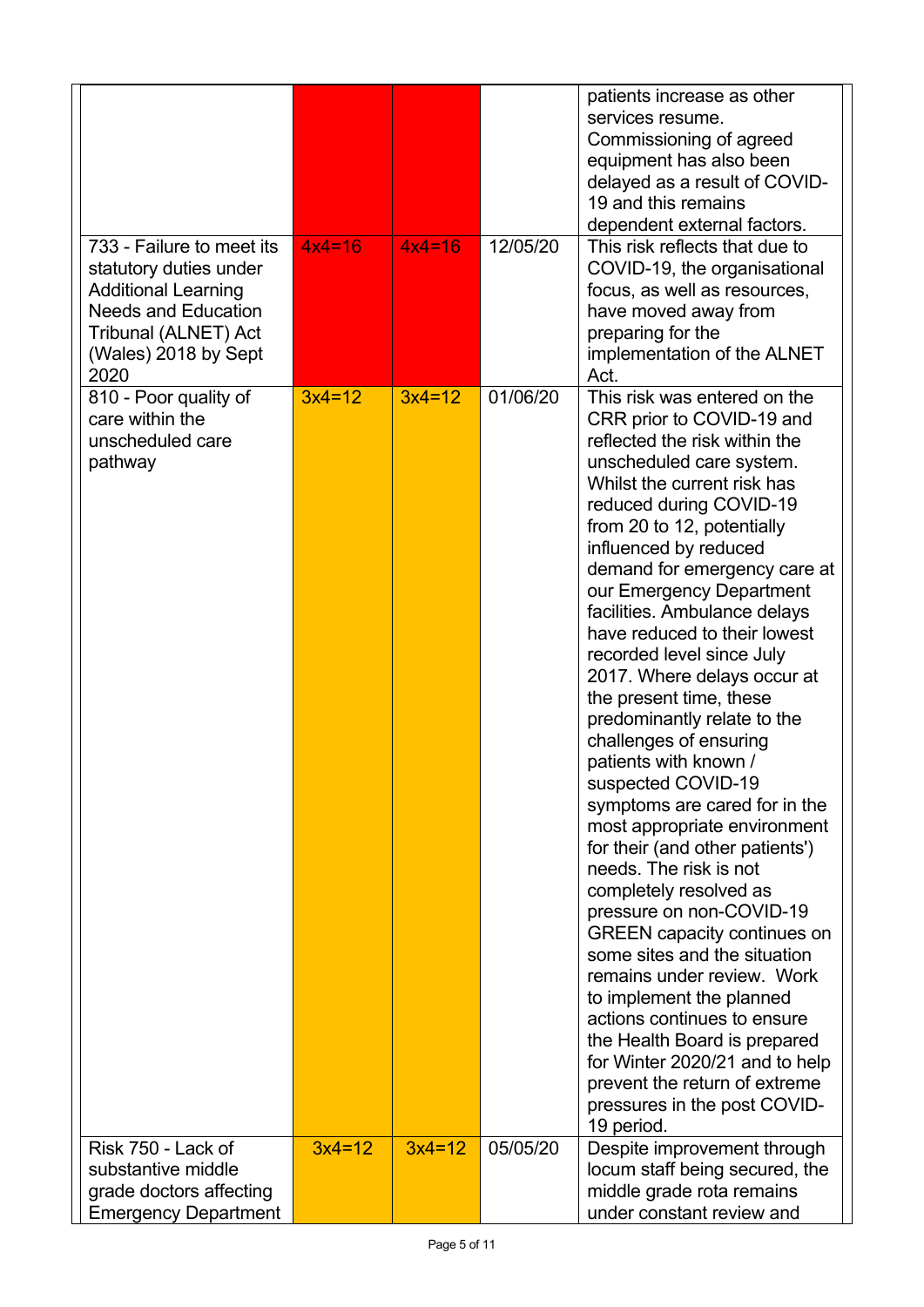| (ED) in Withybush<br><b>General Hospital</b><br>(WGH)                                                                                                     |          |          |          | management as the<br>department are fully reliant on<br>temporary staff. There are<br>adverts for 4 middle grade<br>doctors currently out to advert.                                                                                                                                                                                                                                                                                                                                                                                                                                                                                                      |
|-----------------------------------------------------------------------------------------------------------------------------------------------------------|----------|----------|----------|-----------------------------------------------------------------------------------------------------------------------------------------------------------------------------------------------------------------------------------------------------------------------------------------------------------------------------------------------------------------------------------------------------------------------------------------------------------------------------------------------------------------------------------------------------------------------------------------------------------------------------------------------------------|
| Risk 91 - Insufficient<br>number of Consultant<br><b>Cellular Pathologists to</b><br>meet 14 day timescale<br>set out in the new<br>Single Cancer Pathway | $3x4=12$ | $3x4=12$ | 21/05/20 | Whilst there has been a<br>temporary reduction in overall<br>demand, there are plans to<br>recommence work, e.g.<br>endoscopy and some cancer<br>surgery which will impact on<br>the Cellular pathology<br>workload. In addition, working<br>arrangements in the team<br>have been changed in<br>response to COVID-19. Also<br>due to the vacancies, the<br>service is still unable to<br>support the tumour specific<br>cancer Multi-disciplinary Team<br>(MDT) meetings. It is<br>anticipated that "digital<br>pathology" will probably<br>impact on the way Consultants<br>work in the future when this is<br>rolled out nationally (timeline<br>TBC). |
| 855 - Risk that UHB's<br>normal business will not<br>be given sufficient focus                                                                            | $3x4=12$ | $3x4=12$ | 19/05/20 | This risk reflects the risk to<br>patients who will be affected<br>by services being scaled back<br>or suspended as part of the<br>response to COVID-19. The<br>Health Board has submitted its<br>response to the NHS Wales<br><b>Operating Framework for</b><br>Quarter 1, which outlines the<br>need to maintain essential<br>services and retain flexibility to<br>respond to changes of<br>transmission rates of COVID-<br>19 in the community.<br><b>Response to Quarter 2</b><br><b>Operating Framework</b><br>currently being developed.                                                                                                           |
| Risk 129 - Ability to<br>deliver a GP Out of<br>Hours (OOH) Service<br>for Hywel Dda patients                                                             | $4x3=12$ | $4x3=12$ | 15/05/20 | The risk has been recently<br>reduced as the COVID-19<br>pandemic combined with the<br>temporary overnight service<br>changes (reduction of 5 to 3<br>bases with a new OOH/MIU<br>GP pathway in PPH) has<br>brought some respite to the<br>fragility outlined above.                                                                                                                                                                                                                                                                                                                                                                                      |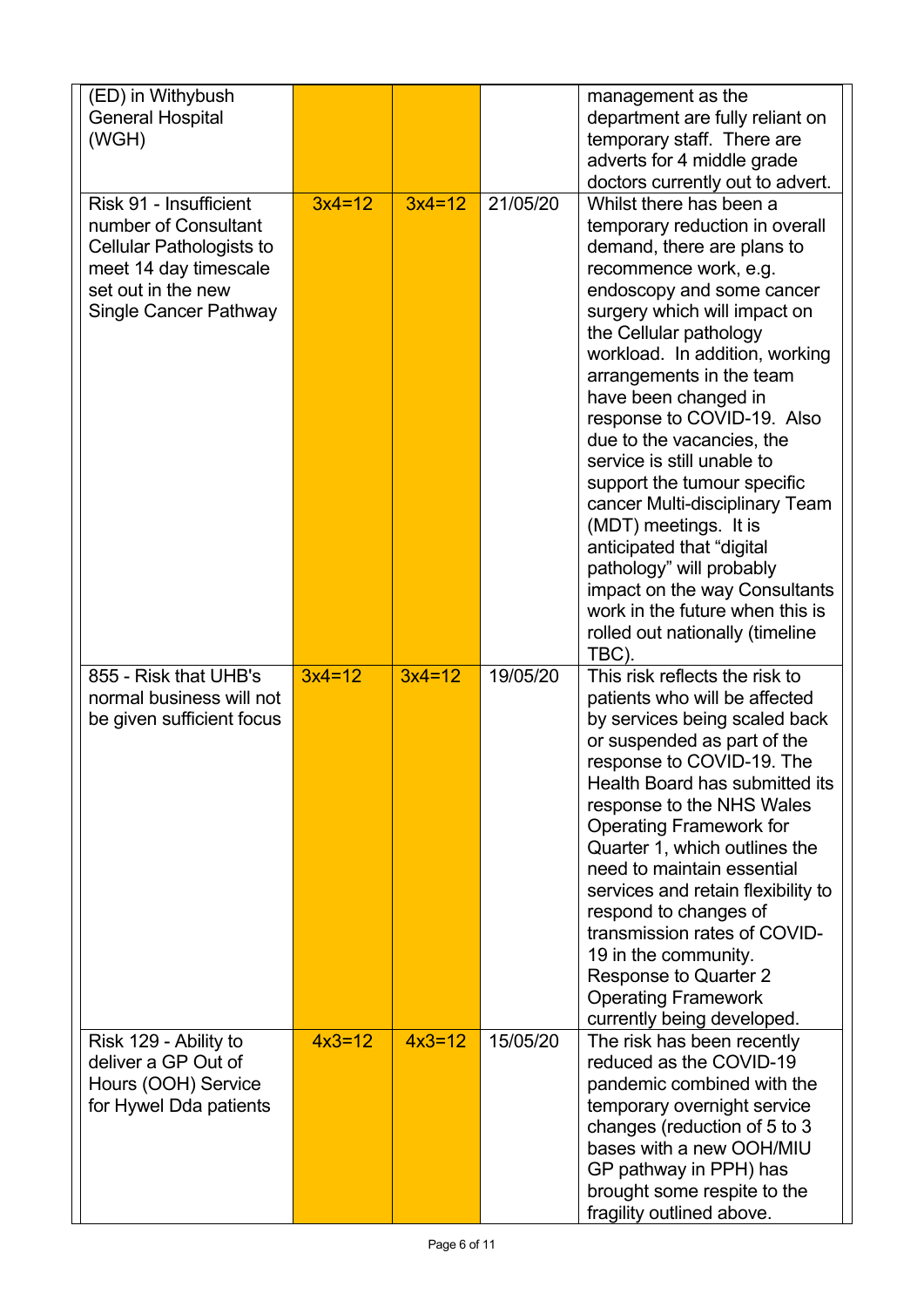|                                                                             |          |          |          | However any lifting of lock<br>down measures as well as<br>possible impacts on in-hours<br>provision is likely to result in a<br>fragile workforce position once<br>again. The rationale that was<br>placed around the need for<br>service improvement and<br>modernisation needs to be<br>progressed. Significant<br>sickness levels amongst<br>salaried GP workforce have<br>been resolved however, in the<br>event of a second wave of<br>COVID-19, there are a<br>number of staff who may<br>become unavailable to work<br>due to health-related<br>vulnerabilities. The APP model<br>continues to provide significant<br>resilience (when available) in<br>terms of supplementary<br>resource. Discussions to<br>assess potential for expansion<br>of this model have now<br>commenced but no decision<br>has yet been reached. |
|-----------------------------------------------------------------------------|----------|----------|----------|--------------------------------------------------------------------------------------------------------------------------------------------------------------------------------------------------------------------------------------------------------------------------------------------------------------------------------------------------------------------------------------------------------------------------------------------------------------------------------------------------------------------------------------------------------------------------------------------------------------------------------------------------------------------------------------------------------------------------------------------------------------------------------------------------------------------------------------|
| 634 - Overnight theatre<br>provision in Bronglais<br>General Hospital (BGH) | $2x5=10$ | $2x5=10$ | 01/06/20 | This risk was reviewed by the<br>service and has been reduced<br>as a number of actions have<br>been implemented and there<br>have been no reported<br>incidents. The BGH unit is<br>classed as an obstetric unit<br>with modified criteria for<br>delivery, with mothers<br>assessed as high risk of<br>complications managed<br>through the maternity unit in<br>Carmarthen, Resolution of the<br>process to remove<br>compensatory rest days was<br>paused during the COVID-19<br>and will form part of the<br>Quarter 2 plan. Staff and<br>union representatives have<br>been informed.                                                                                                                                                                                                                                          |
| 635 - No deal Brexit<br>affecting continuity of<br>patient care             | $4x2=8$  | $4x2=8$  | 26/05/20 | The risk score has reduced to<br>reflect on-going work, and<br>plans at local, regional and<br>national levels, and recent<br>resilience measures adopted<br>by the organisation in                                                                                                                                                                                                                                                                                                                                                                                                                                                                                                                                                                                                                                                  |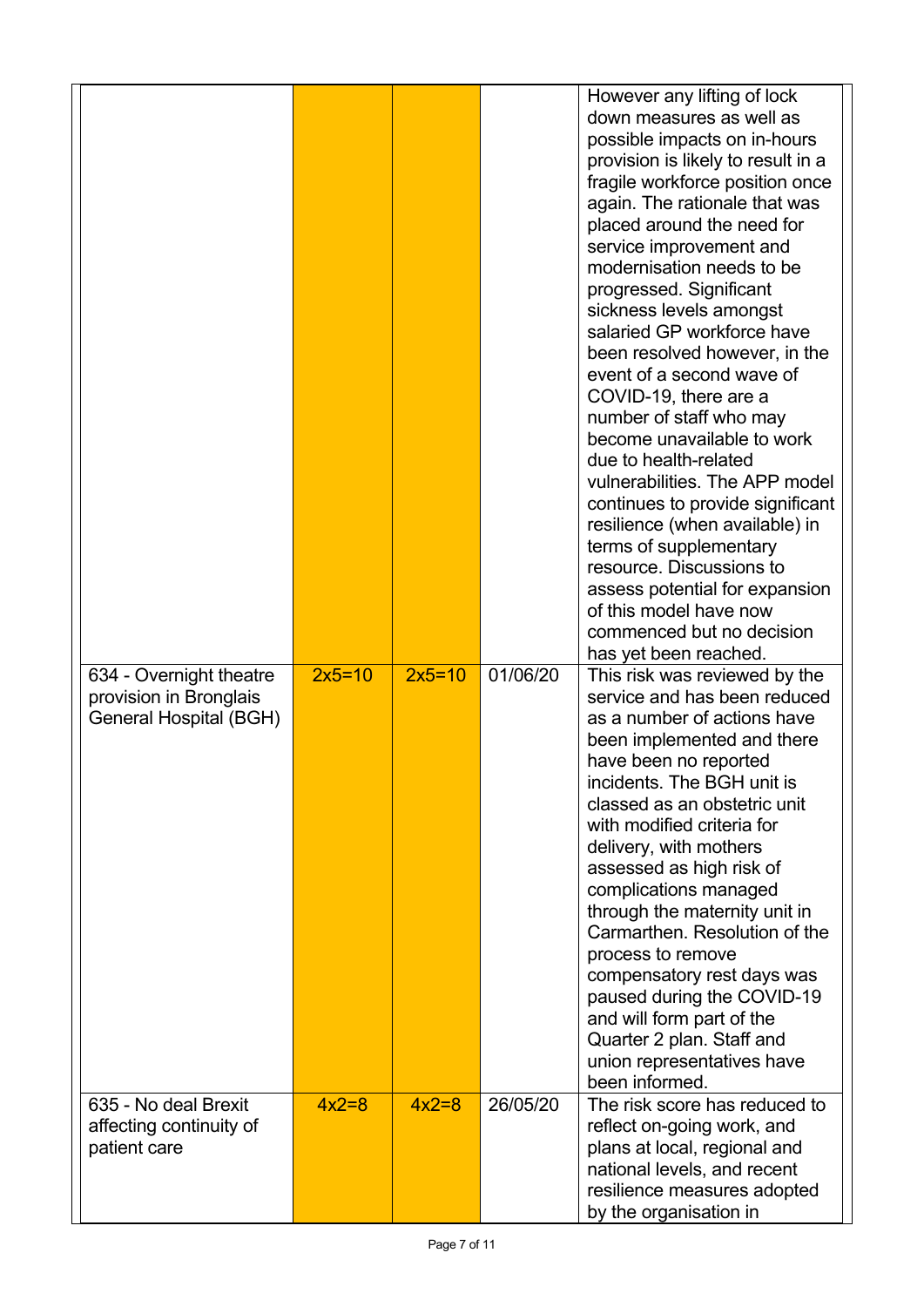|                                                                                                    |         |         |          | response to COVID-19. The<br>compounding effect of a Brexit<br>no-deal scenario with winter<br>plans, maintaining the COVID-<br>19 response and the<br>increasing concern regarding<br>the fragility of the independent<br>social care sector requires the<br>likelihood to remain at 4<br>however the impact score has<br>been reduced to 2 to reflect<br>the additional resilience at a<br>national, regional and local<br>level due to COVID-19.          |
|----------------------------------------------------------------------------------------------------|---------|---------|----------|--------------------------------------------------------------------------------------------------------------------------------------------------------------------------------------------------------------------------------------------------------------------------------------------------------------------------------------------------------------------------------------------------------------------------------------------------------------|
| 853 - Risk that Hywel<br>Dda's response to<br>COVID-19 will be<br>Insufficient to manage<br>demand | $1x5=5$ | $1x5=5$ | 19/05/20 | This risk reflects that Health<br>Board would not be able to<br>manage an increase in<br>demand in terms of bed<br>space, workforce and<br>equipment/consumables and<br>to reflect the potential quality<br>and safety impacts. This risk is<br>within the Health Board risk<br>tolerance as based on<br>estimated COVID-19 demand<br>and the planning undertaken<br>to respond to COVID-19, the<br>likelihood of this risk has been<br>reduced from 3 to 1. |

# **Argymhelliad / Recommendation**

The Committee is asked to seek assurance that:

- All identified controls are in place and working effectively.
- All planned actions will be implemented within stated timescales and will reduce the risk further and/or mitigate the impact, if the risk materialises.
- Challenge where assurances are inadequate.

This in turn will enable the Committee to provide the necessary assurance to the Board, through its Committee Update Report, that the UHB is managing these risks effectively.

| <b>Amcanion: (rhaid cwblhau)</b><br>Objectives: (must be completed)     |                                                                                                                                                                                                                                                                                                                                        |
|-------------------------------------------------------------------------|----------------------------------------------------------------------------------------------------------------------------------------------------------------------------------------------------------------------------------------------------------------------------------------------------------------------------------------|
| <b>Committee ToR Reference:</b><br>Cyfeirnod Cylch Gorchwyl y Pwyllgor: | 5.2 Seek assurance on the management of<br>principal risks within the Board Assurance<br>Framework (BAF) and Corporate Risk Register<br>(CRR) allocated to the Committee and provide<br>assurance to the Board that risks are being<br>managed effectively and report any areas of<br>significant concern e.g. where risk tolerance is |
|                                                                         | exceeded, lack of timely action.                                                                                                                                                                                                                                                                                                       |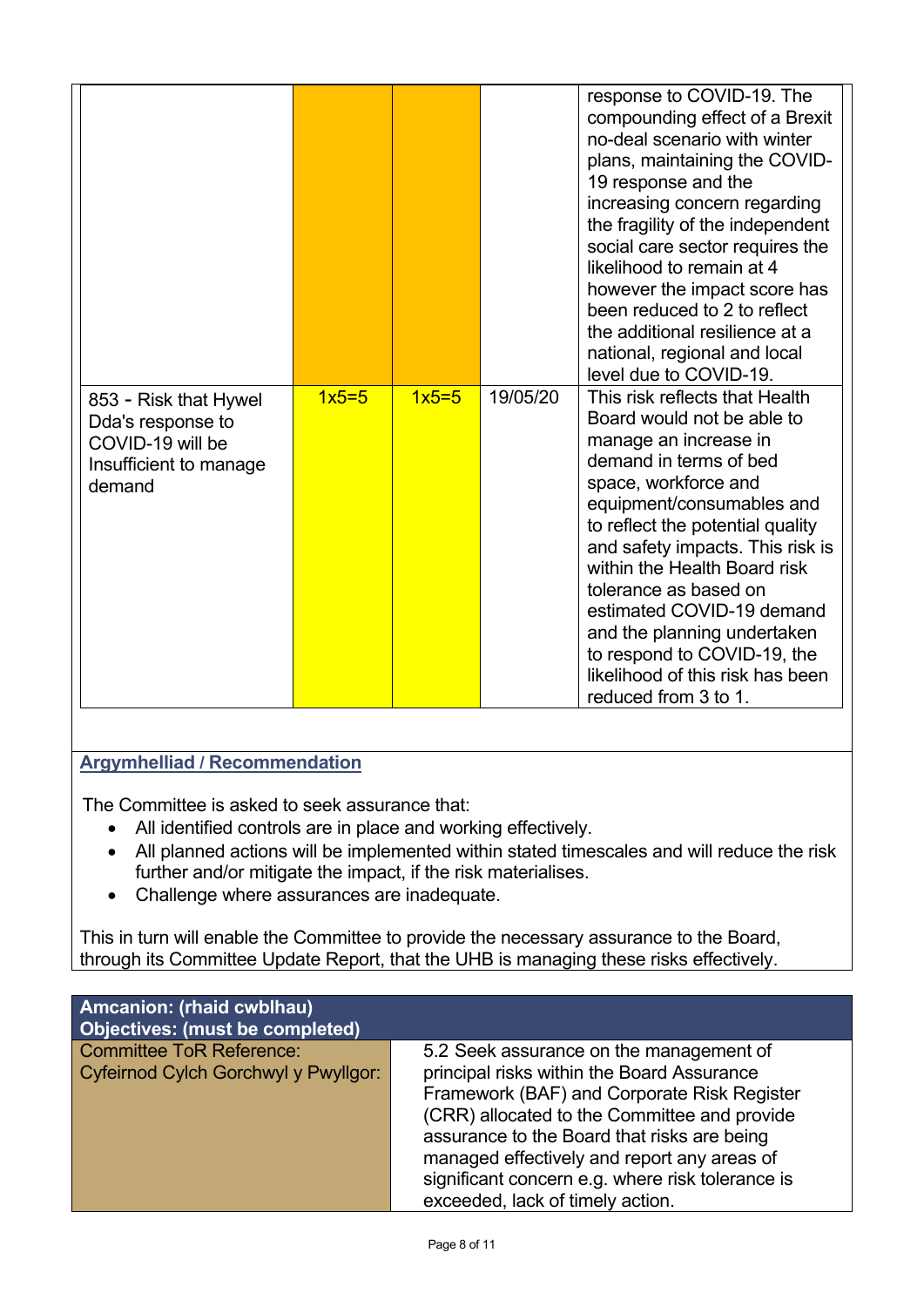| Cyfeirnod Cofrestr Risg Datix a Sgôr<br>Cyfredol:<br>Datix Risk Register Reference and<br>Score:                                | Contained in report                       |
|---------------------------------------------------------------------------------------------------------------------------------|-------------------------------------------|
| Safon(au) Gofal ac lechyd:<br>Health and Care Standard(s):                                                                      | Governance, Leadership and Accountability |
| Nodau Gwella Ansawdd:<br>Quality Improvement Goal(s):                                                                           | All Quality Improvement Goals Apply       |
| <b>Amcanion Strategol y BIP:</b><br><b>UHB Strategic Objectives:</b>                                                            | All Strategic Objectives are applicable   |
| <b>Amcanion Llesiant BIP:</b><br><b>UHB Well-being Objectives:</b><br><b>Hyperlink to HDdUHB Well-being</b><br><b>Statement</b> | Not Applicable                            |

| <b>Gwybodaeth Ychwanegol:</b><br><b>Further Information:</b>                                                                                                                                                      |                                                                                                                                                   |
|-------------------------------------------------------------------------------------------------------------------------------------------------------------------------------------------------------------------|---------------------------------------------------------------------------------------------------------------------------------------------------|
| Ar sail tystiolaeth:<br>Evidence Base:                                                                                                                                                                            | Underpinning risk on the Datix Risk Module from<br>across the UHB's services reviewed by risk<br>leads/owners                                     |
| <b>Rhestr Termau:</b><br><b>Glossary of Terms:</b>                                                                                                                                                                | Current Risk Score - Existing level of risk taking into<br>account controls in place                                                              |
|                                                                                                                                                                                                                   | Target Risk Score - The ultimate level of risk that is<br>desired by the organisation when planned controls (or<br>actions) have been implemented |
|                                                                                                                                                                                                                   | Tolerable risk – this is the level of risk that the Board<br>agreed for each domain in September 2018 – Risk<br><b>Appetite Statement</b>         |
| Partïon / Pwyllgorau â ymgynhorwyd<br>ymlaen llaw y Pwyllgor Ansawdd,<br>Diogelwch a Sicrhau Profiod:<br>Parties / Committees consulted prior<br>to Quality, Safety and Experience<br><b>Assurance Committee:</b> | N/A                                                                                                                                               |

| <b>Effaith: (rhaid cwblhau)</b><br>Impact: (must be completed) |                                                       |
|----------------------------------------------------------------|-------------------------------------------------------|
| <b>Ariannol / Gwerth am Arian:</b>                             | No direct impacts from report however impacts of each |
| <b>Financial / Service:</b>                                    | risk are outlined in risk description.                |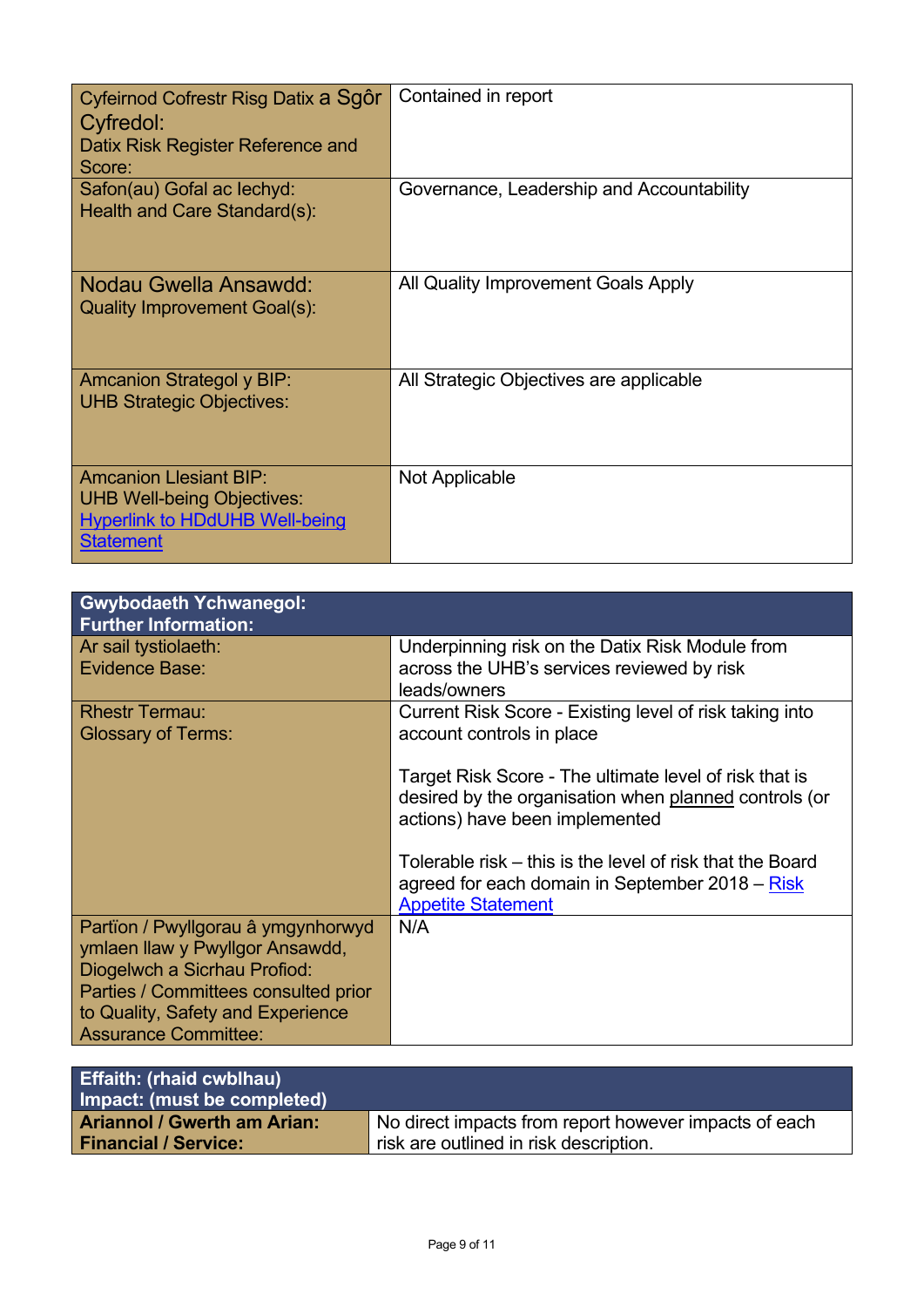| <b>Ansawdd / Gofal Claf:</b>            | No direct impacts from report however impacts of each                                                                                                                                                                                                                      |
|-----------------------------------------|----------------------------------------------------------------------------------------------------------------------------------------------------------------------------------------------------------------------------------------------------------------------------|
| <b>Quality / Patient Care:</b>          | risk are outlined in risk description.                                                                                                                                                                                                                                     |
|                                         |                                                                                                                                                                                                                                                                            |
| <b>Gweithlu:</b><br><b>Workforce:</b>   | No direct impacts from report however impacts of each<br>risk are outlined in risk description.                                                                                                                                                                            |
| Risg:<br><b>Risk:</b>                   | No direct impacts from report however organisations are<br>expected to have effective risk management systems in<br>place.                                                                                                                                                 |
| <b>Cyfreithiol:</b><br>Legal:           | No direct impacts from report however proactive risk<br>management including learning from incidents and events<br>contributes towards reducing/eliminating recurrence of<br>risk materialising and mitigates against any possible legal<br>claim with a financial impact. |
| <b>Enw Da:</b><br><b>Reputational:</b>  | Poor management of risks can lead to loss of stakeholder<br>confidence. Organisations are expected to have effective<br>risk management systems in place and take steps to<br>reduce/mitigate risks.                                                                       |
| <b>Gyfrinachedd:</b><br><b>Privacy:</b> | No direct impacts                                                                                                                                                                                                                                                          |
| Cydraddoldeb:<br><b>Equality:</b>       | Has EqIA screening been undertaken? No<br>Has a full EqIA been undertaken? No                                                                                                                                                                                              |